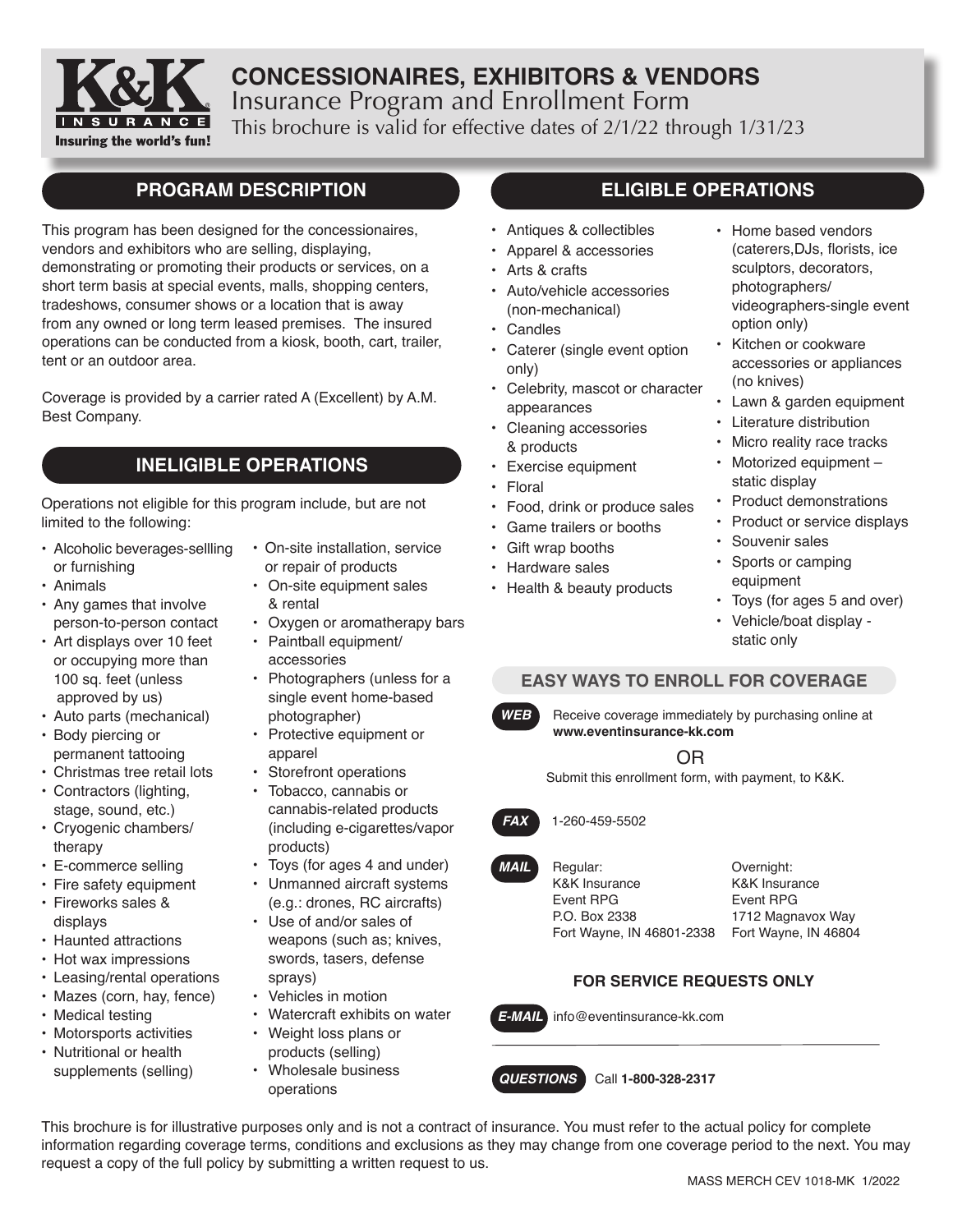## **EXCLUSIONS**

The following represent only some of the exclusions contained in this policy and state variations may apply.

- Abuse, molestation, or exploitation
- All operations listed as ineligible
- Amusement devices (e.g.: rides, slides, inflatables, bungees, climbing walls, dunk tanks-does not apply to structures
- that are not designed to bounce on, slide on, ride on or tunnel through)
- Animals (injury or death to any animal or injury, death, or property damage caused by your animal) • Asbestos
- Communicable disease
- Employment-related practices
- Fireworks
- Fungi or bacteria
- Lead
- Nuclear energy liability

| <b>Coverages</b>                                                                                                                                | <b>Option 2</b><br><b>Option 1</b> |                | Option 3       | <b>Option 4</b> | <b>Option 5</b> |  |  |
|-------------------------------------------------------------------------------------------------------------------------------------------------|------------------------------------|----------------|----------------|-----------------|-----------------|--|--|
| <b>Commercial General Liability (CGL):</b>                                                                                                      | Limits                             | <b>Limits</b>  | <b>Limits</b>  | Limits          | Limits          |  |  |
| Each Occurrence                                                                                                                                 | \$1,000,000                        | \$2,000,000    | \$3,000,000    | \$4,000,000     | \$5,000,000     |  |  |
| General Aggregate<br>(other than Products-completed Operations)                                                                                 | \$5,000,000                        | \$5,000,000    | \$5,000,000    | \$5,000,000     | \$5,000,000     |  |  |
| Products-completed Operations Aggregate                                                                                                         | \$1,000,000                        | \$2,000,000    | \$3,000,000    | \$4,000,000     | \$5,000,000     |  |  |
| Personal and Advertising Injury                                                                                                                 | \$1,000,000                        | \$2,000,000    | \$3,000,000    | \$4,000,000     | \$5,000,000     |  |  |
| Damage to Premises Rented to You<br>(Fire Legal Liability)                                                                                      | \$<br>300,000                      | \$<br>300,000  | \$<br>300,000  | \$<br>300,000   | \$<br>300,000   |  |  |
| <b>Medical Expense</b>                                                                                                                          | \$<br>5,000                        | \$<br>5,000    | \$<br>5,000    | \$<br>5,000     | \$<br>5,000     |  |  |
| <b>Costs</b> (based on single unit or 100 sq. ft. space)<br>See page 5 for additional options for multiple units or space exceeding 100 sq. ft. |                                    |                |                |                 |                 |  |  |
| Single event coverage<br>(event must be one month or less)                                                                                      | \$<br>181.00                       | \$<br>264.00   | \$<br>514.00   | \$<br>764.00    | \$1,014.00      |  |  |
| 3 consecutive months coverage                                                                                                                   | \$<br>431.00                       | \$<br>639.00   | \$<br>889.00   | \$<br>1,139.00  | \$<br>1,389.00  |  |  |
| 6 consecutive months coverage                                                                                                                   | \$<br>678.00                       | \$<br>1,010.00 | 1,260.00<br>\$ | 1,510.00<br>\$  | \$<br>1,760.00  |  |  |

\*Cost includes premium and a \$15 risk purchasing annual administration fee.

**Commercial General Liability with Enhancement Endorsement** – coverage which protects the insured against liability claims for bodily injury and property damage arising out of premises, operations, products and completed operations and personal and advertising injury while at the event.

Annual Coverage 1.153.00 | \$ 1,153.00 | \$ 1,722.00 | \$ 2,007.00 | \$ 2,257.00 | \$ 2,507.00

## **OPTIONAL COVERAGE AVAILABLE**

### **Equipment and Contents Coverage (Inland Marine)**

This provides coverage for direct loss or damage to your vendor inventory, supply inventory, detachable trailers, equipment and portable storage units due to fire, theft, vandalism or other covered causes (subject to actual policy terms and conditions). You must insure the full replacement cost of all your equipment and contents to avoid a co-insurance penalty at the time of loss. Should you add additional equipment or contents to your inventory, please contact us to have your insured value amended to avoid a co-insurance penalty.

Coverage Conditions:

- 1. Coverage is not available on a stand-alone basis. You must have six month or annual commercial general liability coverage for your concession, exhibitor or vendor business with our Concessionaires, Exhibitors & Vendors RPG Insurance Program.
- 2. Coverage cannot be extended to cover fine jewelry and fine arts, non-structural glass and permanent structures such as concession stands or storage units that are not portable.
- 3. Coverage will be effective the day after we receive the proper completed enrollment form with premium and will expire one year from the effective date or on the expiration date of your Commercial General Liability policy through the Concessionnaires, Exhibitors and Vendors RPG program.
- 4. This coverage may not be available in all states.

|                                 | <b>Rates</b>       |      |      |                   |       |                |  |  |  |
|---------------------------------|--------------------|------|------|-------------------|-------|----------------|--|--|--|
| <b>Total Value per Location</b> |                    | Rate |      | <b>Deductible</b> |       | <b>Minimum</b> |  |  |  |
|                                 |                    |      |      |                   |       | <b>Premium</b> |  |  |  |
|                                 | 1 - \$ 10.000      |      | .03  |                   | 250   | \$100.00       |  |  |  |
|                                 | 10,001 - \$100,000 | S    | .026 |                   | 1.000 | \$100.00       |  |  |  |
|                                 | $100.001 +$        | S    | .026 |                   | 2.500 | \$100.00       |  |  |  |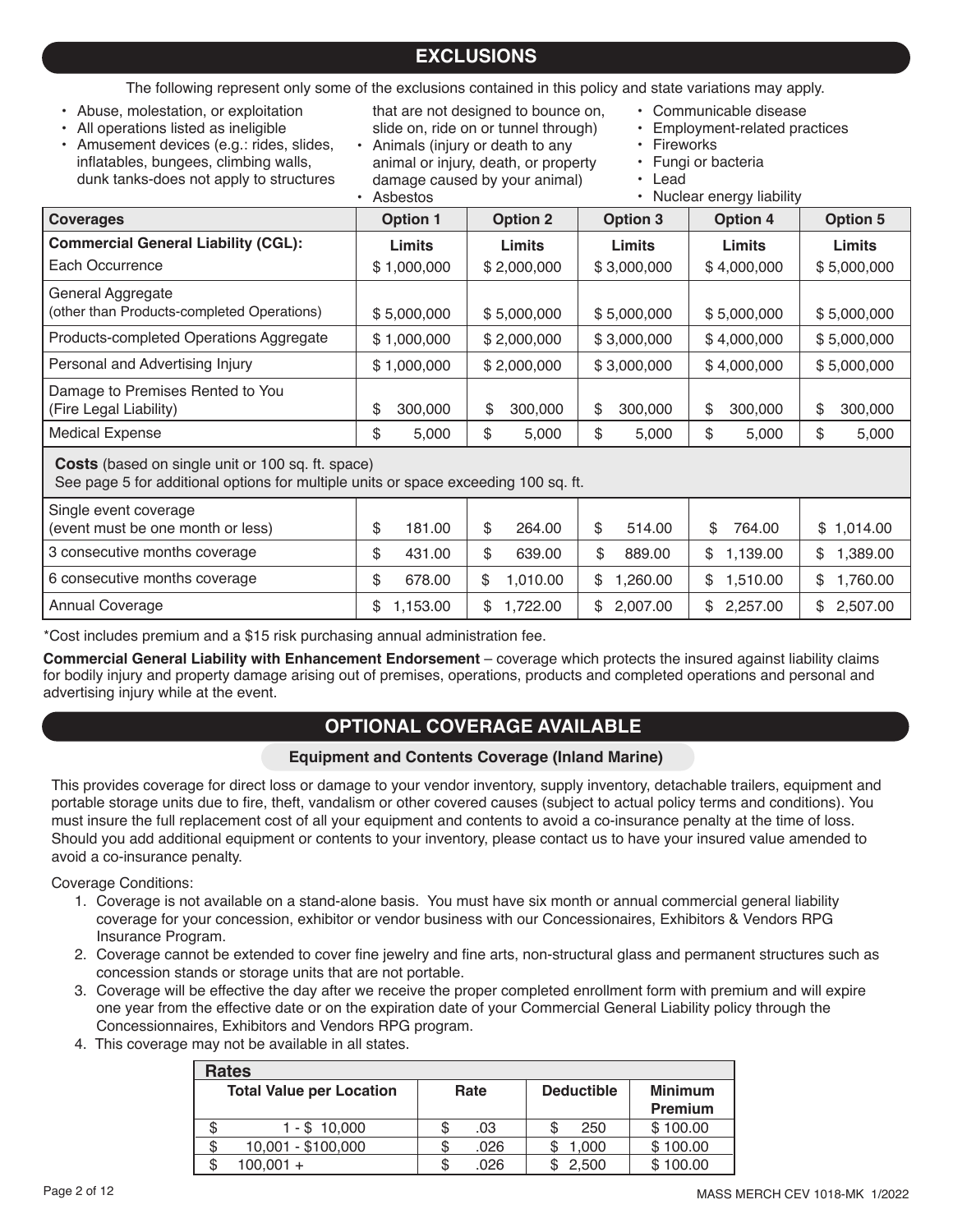#### **1. How soon does coverage start? When will we receive proof of coverage?**

Coverage can be bound the date after we receive a completed enrollment form and the appropriate premium. Please allow adequate time for us to process your enrollment form and issue certificates.

#### **2. When should we make our coverage effective?**

The effective date is the date you need your insurance to start. If you are renewing annual coverage with us, use the expiration date of your coverage. Coverage will be in effect for the time period selected.

#### **3. Can I apply for coverage over the phone?**

Unfortunately, we are unable to take your information over the phone at this time. You can apply for coverage online or by completing an enrollment form and submitting it to us via fax or mail.

#### **4. What is a general aggregate?**

The general aggregate is the maximum amount to be paid out in any policy period for all losses.

#### **5. I have been asked by the event where I am exhibiting to add them as an additional insured to my policy. What does this mean?**

An additional insured is an entity which has an insurable interest for claims arising out of your negligence as the named insured. Such possible entities are the landlord or sponsor. By providing an entity additional insured status, they are now entitled to defense and indemnity (if policy limits have not been exhausted) under your policy with no responsibility for premium payments.

You may request an additional insured in the appropriate section of the enrollment form. Please remember to provide the complete name, address and relationship to you. Additional insured requests must be made in writing.

#### **6. If we need to request another certificate of insurance for a specific event that we are attending, how do we do this?**

A written request from the insured is required. There is a certificate request form that will be sent with your original coverage documents that can either be faxed, mailed or e-mailed to us. Please allow adequate time for processing.

#### **7. What is the coinsurance penalty referenced with equipment and contents coverage?**

The equipment and contents coverage available within this program contains a 100% coinsurance clause. With a 100% coinsurance clause, you are agreeing to accept a penalty if a covered loss occurs and all of your equipment and contents are not insured to their replacement cost value. For this reason, it is vital that the values of your equipment and contents be accurately reported and updated annually to reflect inflation and other increases in cost. If they are undervalued, a coinsurance penalty may be applied at the time of a loss. The penalty equals the difference between the amount of the loss and the amount actually paid by the carrier.

The simple formula used to arrive at the amount to be paid by the carrier is as follows:

"Did" / "Should" x Loss Amount – Deductible = Amount Paid

"Did"  $=$  the amount of coverage you did purchase "Should" = the replacement value of your equipment and contents that you should have insured

#### **8. What does the term "replacement cost" value mean with regards to equipment and contents coverage?**

Replacement cost means that the value of covered property will be based on the replacement cost at the time of loss without any deduction for depreciation. It is limited to the cost of repair or replacement with similar property and used for the same purpose.

#### **9. Will we receive a policy after submitting the enrollment form?**

You will receive a certificate of insurance as proof of coverage. Coverage is offered exclusively through Sports, Leisure and Entertainment Risk Purchasing Group (RPG). The RPG receives a master policy from the company. Submission of this enrollment form confirms your desire to receive coverage through the RPG. Each member receives their own certificate of insurance as their evidence of coverage. The limits of insurance apply individually to each insured member organization-there are no shared limits of liability with any other members. A copy of the RPG master policy can be requested in writing to: K&K Insurance Group, Inc., 1712 Magnavox Way, Fort Wayne, IN 46804.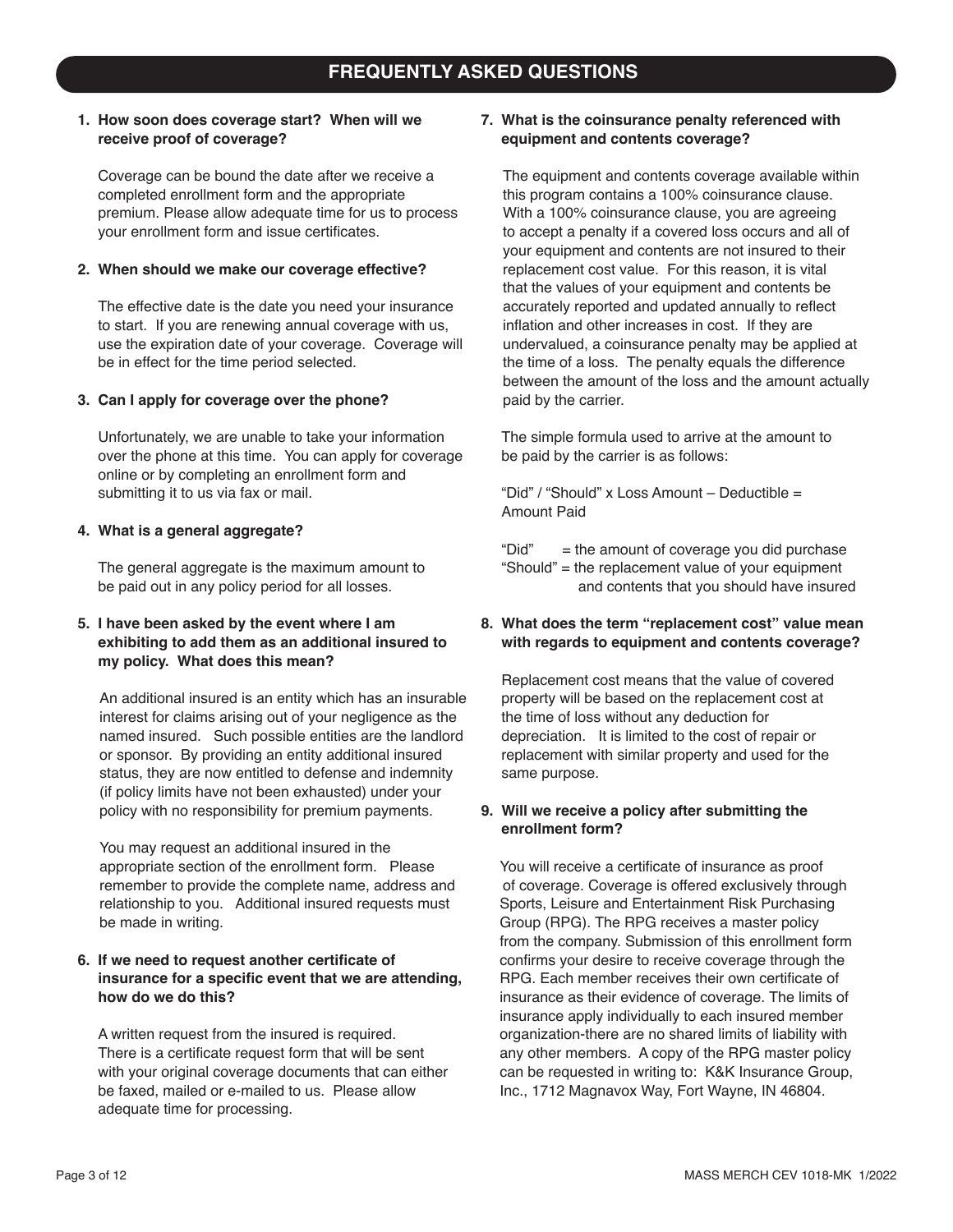

# **Enrollment Form - Concessionaires, Exhibitors & Vendors**

This brochure is valid for effective dates of 2/1/22 through 1/31/23

Completion of this enrollment form confirms your desire to obtain insurance through the Sports, Leisure and Entertainment Risk Purchasing Group. A risk purchasing group (RPG) provides group purchasing power for similar risks resulting in potential advantageous coverage terms, competitive rates, risk management bulletins, and rewards for favorable group loss experience. An RPG administration fee may be charged. The submission of this enrollment form and/or the acceptance of payment does not guarantee coverage. Certain operations are not eligible for coverage by this program. We reserve the right to decline any request for coverage.

**TO AVOID PROCESSING DELAYS, PLEASE: 1. Complete all sections (print legibly)**

**2. Sign and date where required**

**3. Remit completed enrollment form (pages 4-12) with payment**

## **GENERAL INFORMATION**

 $\bigcirc$  I am a new account  $\bigcirc$  I am renewing my coverage

|                                                                                                                                                                                                                                           |                                                                                                                                                                                                                                      | Note: This is the name that will appear on your Certificate of Insurance. If your company is a Sole Proprietorship, then this will be your personal name or DBA. |
|-------------------------------------------------------------------------------------------------------------------------------------------------------------------------------------------------------------------------------------------|--------------------------------------------------------------------------------------------------------------------------------------------------------------------------------------------------------------------------------------|------------------------------------------------------------------------------------------------------------------------------------------------------------------|
| Applicant is a: O Sole Proprietorship O Limited Liability Co. O Corporation O Partnership                                                                                                                                                 |                                                                                                                                                                                                                                      |                                                                                                                                                                  |
|                                                                                                                                                                                                                                           | O Other (describe): <u>contract and contract and contract and contract and contract and contract and contract and contract and contract and contract and contract and contract and contract and contract and contract and contra</u> |                                                                                                                                                                  |
|                                                                                                                                                                                                                                           |                                                                                                                                                                                                                                      |                                                                                                                                                                  |
|                                                                                                                                                                                                                                           |                                                                                                                                                                                                                                      |                                                                                                                                                                  |
|                                                                                                                                                                                                                                           |                                                                                                                                                                                                                                      |                                                                                                                                                                  |
|                                                                                                                                                                                                                                           |                                                                                                                                                                                                                                      |                                                                                                                                                                  |
|                                                                                                                                                                                                                                           |                                                                                                                                                                                                                                      |                                                                                                                                                                  |
| $\overline{a}$ , and the state of the state of the state $\overline{a}$ , and the state of the state of the state of the state of the state of the state of the state of the state of the state of the state of the state of the state of |                                                                                                                                                                                                                                      |                                                                                                                                                                  |

(By listing an email address, you are giving us permission to contact you by email about your policy. Refer to page 9 of the application for Electronic Disclosure and Consent)

### **DATES**

Coverage will begin the day after the completed enrollment form and premium are received and approved by us, or on a later date you specify below. (If renewing coverage, please provide the expiration date of your current policy).

 $\bigcirc$  Start my coverage on this date: \_\_\_\_\_\_\_ / \_\_\_\_\_\_\_ / \_\_

## **BUSINESS INFORMATION**

- 1. Check all that apply regarding your type of operations:
	- $\bigcirc$  Selling products/services Describe product/service:
	- $\bigcirc$  Distribution of literature and/or display only

Describe product/service being displayed/information being provided: \_\_\_\_\_\_\_\_\_\_\_

Is your display over 10 feet tall or does it occupy more than 100 sq. feet?  $\bigcirc$  Yes  $\bigcirc$  No (please note: Art displays over 10 feet tall or more than 100 sq. feet are ineligible for coverage under this program, unless reviewed and approved by the program administrator)

#### 2. Select one of the following that best describes your business operations:

- $\bigcirc$  Customers can walk up to your booth, exhibit, tent, trailer, etc. Examples below:
	- You are a food trailer and customers walk up to your window to obtain their food and they walk away. You do not provide seating
	- You are a game trailer and you open up the side of the trailer and customers play a game while standing outside of your trailer Provide your # of units (e.g.: trailer, push cart, table):
- $\bigcirc$  Customers are able to walk in, through and around your booth, exhibit, tent, trailer, etc. Examples below:
	- You are a food vendor that also provides seating for your customers
	- You are a game trailer and customers enter your trailer to play games Provide your total square footage:
- $\bigcirc$  Micro reality race tracks Provide # of your tracks:
- $\bigcirc$  Home-based wedding vendor. Available only for a single event coverage period use 1 unit rating

#### **NOTE: This commercial general liability coverage applies only while you are operating as a concessionaire, exhibitor or vendor. This program does not provide commercial automobile coverage.**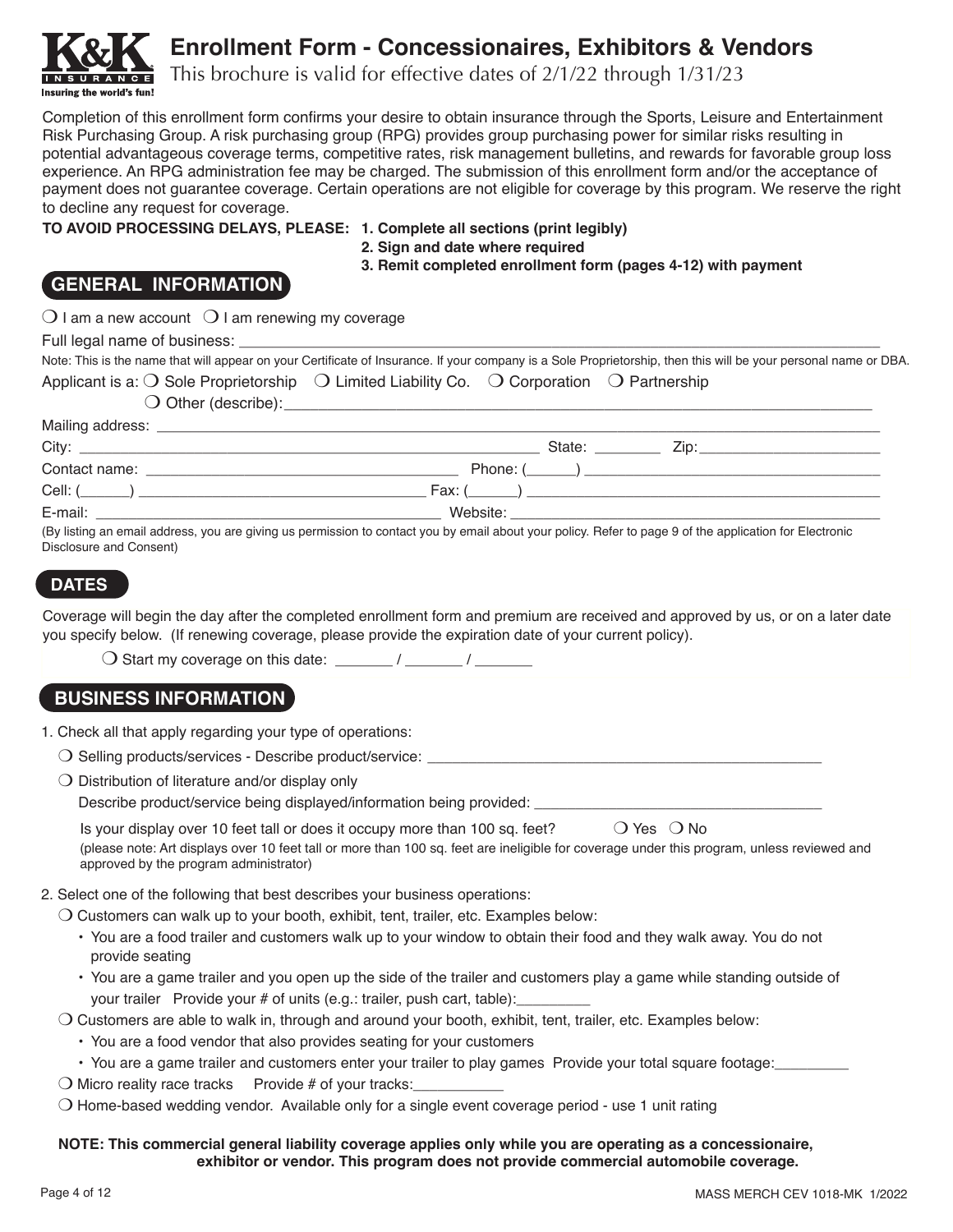| <b>BUSINESS INFORMATION CONT.</b> |  |
|-----------------------------------|--|
|-----------------------------------|--|

| 3. Are all of the event operations to be insured located within the United States? | $\bigcirc$ Yes $\bigcirc$ No |
|------------------------------------------------------------------------------------|------------------------------|
|------------------------------------------------------------------------------------|------------------------------|

4. Please select the coverage period desired:  $\bigcirc$  Single event  $\bigcirc$  3 Months  $\bigcirc$  6 Months  $\bigcirc$  Annual

a. If seeking annual coverage, do you own/operate/manage a storefront/brick and mortar business  $\bigcirc$  Yes  $\bigcirc$  No

or have a long term lease at a single location for your operations?

 (Storefront/brick and mortar operations or those with long term leases are not eligible for annual coverage. Coverage is only available for a single event (lasting one month or less), 3 months or 6 months policy periods for those exposures that occur away from any of your owned or long-term leased premises.)

5. If applying for single event coverage, please provide the following:

| Date(s) of event: (including set-up/tear-down): $\sqrt{2}$ / $\sqrt{2}$ to $\sqrt{2}$ / $\sqrt{2}$ |                                                                                                                                                                                                                                |  |  |  |             |  |
|----------------------------------------------------------------------------------------------------|--------------------------------------------------------------------------------------------------------------------------------------------------------------------------------------------------------------------------------|--|--|--|-------------|--|
|                                                                                                    |                                                                                                                                                                                                                                |  |  |  |             |  |
|                                                                                                    | City: the contract of the contract of the contract of the contract of the contract of the contract of the contract of the contract of the contract of the contract of the contract of the contract of the contract of the cont |  |  |  | State: Zip: |  |

**NOTE:** This coverage only applies to a single event and the single event cannot exceed one month

## **CERTIFICATE REQUESTS**

Once your enrollment form is approved, you will receive a Certificate of Insurance as evidence that coverage is bound. Complete this section if you require additional certificates listing a facility, property owner or similar third-party as an **additional insured on your policy. Provide a separate request for each additional certificate needed.** 

**Note: Please request all additional insureds needed for this policy term. Additional insureds from the expiring policy term will not be automatically renewed.** 

**1. When is this certificate needed? :** \_\_\_\_\_/\_\_\_\_\_/\_\_\_\_\_

2. This certificate is for:  $\bigcirc$  General Liability Coverage

 $\bigcirc$  Equipment & Contents/Inland Marine Coverage (if applicable)

3. What is the additional insured's relationship to you?  $\bigcirc$  Owner/manager/lessor of premises (facility or venue)

 $\bigcirc$  Event organizer  $\bigcirc$  Sponsor  $\bigcirc$  Co-promoter  $\bigcirc$  Lessor of equipment/contents (liability)

 $\bigcirc$  Loss Payee (equipment/contents)  $\bigcirc$  Other (please identify/explain):

NOTE: The certificate holder will automatically be an Additional Insured for an Owner/manager/lessor, Sponsor or Co-Promoter relationship

| 4. Certificate holder/additional insured name: |  |
|------------------------------------------------|--|
|                                                |  |

Mailing address:

City: \_\_\_\_\_\_\_\_\_\_\_\_\_\_\_\_\_\_\_\_\_\_\_\_\_\_\_\_\_\_\_\_\_\_\_\_\_\_\_\_\_\_\_\_\_\_\_\_\_\_\_\_ State: \_\_\_\_\_\_\_\_\_ Zip:\_\_\_\_\_\_\_\_\_\_\_\_\_\_\_\_\_\_\_\_

5. Does the certificate holder/additional insured require any special wording or endorsements?  $\circ$  Yes  $\circ$  No

If yes, check all that apply:  $\bigcirc$  Primary/Noncontributory  $\bigcirc$  Waiver of subrogation

 $\bigcirc$  Other (please explain):

**NOTE: If you are not sure, please attach a copy of the insurance requirements/instructions you've received.**

If applicable:

| For specific event:                                                                      |  |    |  |  |
|------------------------------------------------------------------------------------------|--|----|--|--|
| Date(s) of event/activity: $\frac{1}{2}$ / $\frac{1}{2}$ / $\frac{1}{2}$ / $\frac{1}{2}$ |  | to |  |  |
|                                                                                          |  |    |  |  |
| Name of event/activity:                                                                  |  |    |  |  |
| Location of event/activity:                                                              |  |    |  |  |
|                                                                                          |  |    |  |  |

6. For Loss Payee: Type of equipment (please describe): \_\_\_\_\_\_\_\_\_\_\_\_\_\_\_\_\_\_\_\_\_\_\_\_\_ Replacement cost value: \_\_\_

The most common delay in certificate processing is caused by providing partial or incorrect name and/or instructions. **Please check your request carefully before submitting.**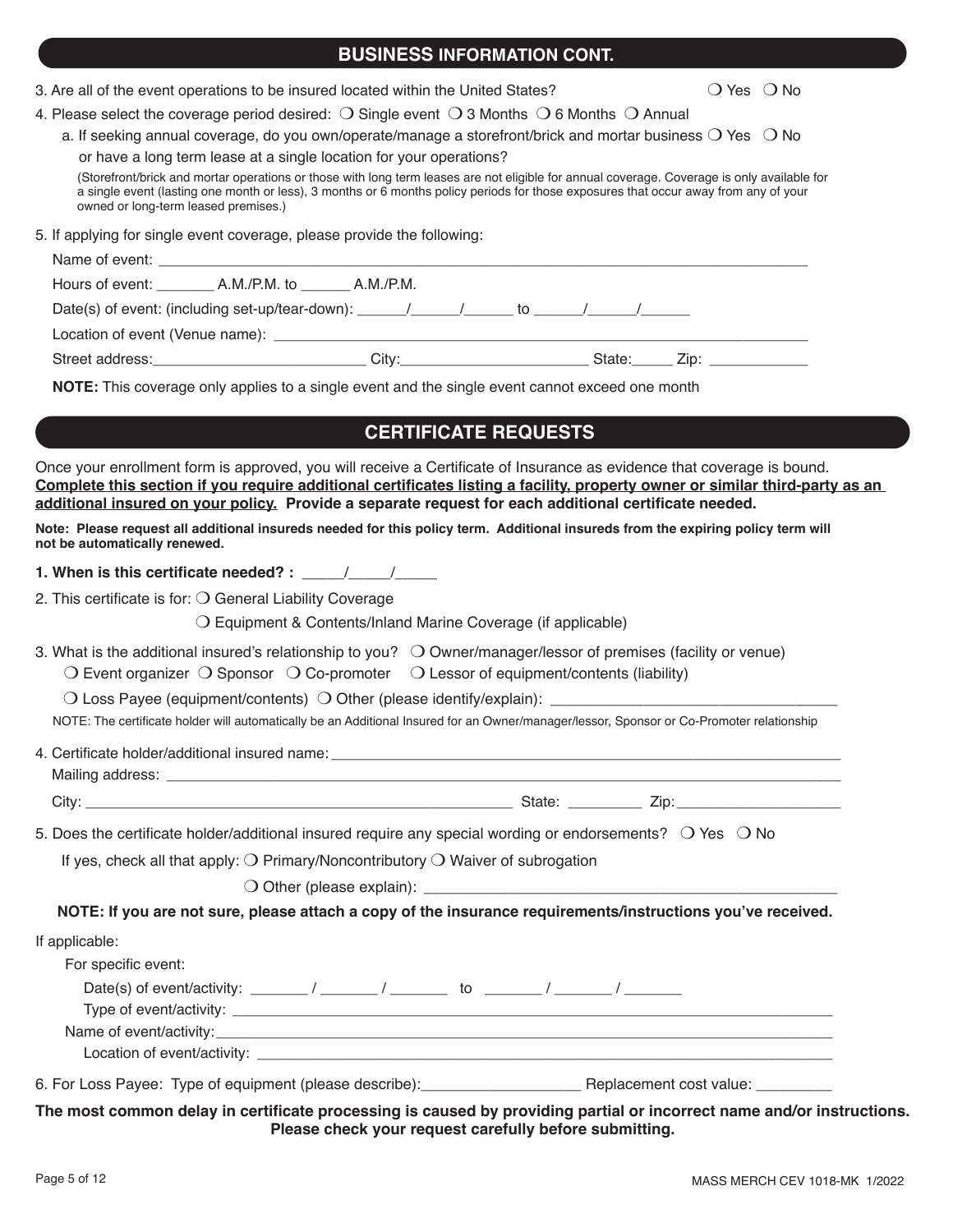## **PROGRAM COST CALCULATION**

### **Please check the coverage period and cost that is applicable. Cost includes premium and a \$15 risk purchasing administration fee.**

|                 |                           |                                 | OPTION 1 - \$1,000,000 Commercial General Liability Limit        |                           |                                  |                           |
|-----------------|---------------------------|---------------------------------|------------------------------------------------------------------|---------------------------|----------------------------------|---------------------------|
|                 | 1 Unit or                 | 2 Units or                      | 3 Units or                                                       | 4 Units or                | 5 Units or                       | 6 Units or                |
| Coverage Period | Up to<br>100 Sq. Ft.      | $101 - 200$<br>Sq. Ft.          | $201 - 300$<br>Sq. Ft.                                           | $301 - 400$<br>Sq. Ft.    | $401 - 500$<br>Sq. Ft.           | $501 - 600$<br>Sq. Ft.    |
| Single Event    | $O$ \$ 181.00             | $O $3$ 264.00                   | O \$306.00                                                       | $O $$ 348.00              | $\bigcirc$ \$ 390.00             | $\bigcirc$ \$ 432.00      |
| 3 Months        | 431.00<br>$\bigcirc$ \$   | $\bigcirc$ \$ 639.00            | $O $$ 743.00                                                     | $\bigcirc$ \$<br>847.00   | $\bigcirc$ \$<br>951.00          | $\bigcirc$ \$1,055.00     |
| 6 Months        | $O $$ 678.00              | $\bigcirc$ \$1,010.00           | $O$ \$1,176.00                                                   | $\bigcirc$ \$1,342.00     | $\bigcirc$ \$1,508.00            | $O$ \$1,674.00            |
| Annual          | $\bigcirc$ \$1,153.00     | $\bigcirc$ \$1,722.00           | $O$ \$2,007.00                                                   | $\bigcirc$ \$2,292.00     | \$2,577.00<br>$\left( \ \right)$ | $\bigcirc$ \$2,862.00     |
|                 |                           |                                 | OPTION 2 - \$2,000,000 Commercial General Liability Limit        |                           |                                  |                           |
|                 | 1 Unit or                 | 2 Units or                      | 3 Units or                                                       | 4 Units or                | 5 Units or                       | 6 Units or                |
| Coverage Period | Up to<br>100 Sq. Ft.      | $101 - 200$<br>Sq. Ft.          | $201 - 300$<br>Sq. Ft.                                           | $301 - 400$<br>Sq. Ft.    | $401 - 500$<br>Sq. Ft.           | $501 - 600$<br>Sq. Ft.    |
| Single Event    | 264.00<br>$\bigcirc$ \$   | $\bigcirc$ \$ 389.00            | O \$452.00                                                       | $\bigcirc$<br>515.00      | $O $$ 578.00                     | $O $$ 641.00              |
| 3 Months        | $\bigcirc$ \$<br>639.00   | $O $$ 951.00                    | $\bigcirc$ \$1,107.00                                            | $\bigcirc$ \$1,263.00     | $\bigcirc$ \$1,419.00            | $\bigcirc$ \$1,575.00     |
| 6 Months        | $\bigcirc$ \$1,010.00     | $\bigcirc$ \$1508.00            | $\bigcirc$ \$1,757.00                                            | $\bigcirc$ \$2,006.00     | $\bigcirc$ \$2,255.00            | $\bigcirc$ \$2,504.00     |
| Annual          | $\bigcirc$ \$1722.00      | $\bigcirc$ \$2,576.00           | $\bigcirc$ \$3,004.00                                            | $\bigcirc$ \$3,432.00     | \$3,860.00                       | $\bigcirc$ \$4,288.00     |
|                 |                           |                                 | OPTION 3 - \$3,000,000 Commercial General Liability Limit        |                           |                                  |                           |
|                 | 1 Unit or                 | 2 Units or                      | 3 Units or                                                       | 4 Units or                | 5 Units or                       | 6 Units or                |
| Coverage Period | Up to                     | $101 - 200$                     | $201 - 300$                                                      | $301 - 400$               | $401 - 500$                      | $501 - 600$               |
|                 | 100 Sq. Ft.               | Sq. Ft.                         | Sq. Ft.                                                          | Sq. Ft.                   | Sq. Ft.                          | Sq. Ft.                   |
| Single Event    | $O $$ 514.00              | $\bigcirc$ \$ 639.00            | O \$702.00                                                       | O \$765.00                | $\bigcirc$ \$ 828.00             | $\bigcirc$ \$ 891.00      |
| 3 Months        | $\bigcirc$ \$ 889.00      | $\bigcirc$ \$1,201.00           | $\bigcirc$ \$1,357.00                                            | $\bigcirc$ \$1,513.00     | $\bigcirc$ \$1,669.00            | $\bigcirc$ \$1,835.00     |
| 6 Months        | $\bigcirc$ \$1,260.00     | $\bigcirc$ \$1,758.00           | $\bigcirc$ \$2,047.00                                            | $\bigcirc$ \$2,338.00     | $\bigcirc$ \$2,629.00            | $\bigcirc$ \$2,920.00     |
| Annual          | $\bigcirc$ \$2,007.00     | $\bigcirc$ \$3,002.00           | $\bigcirc$ \$3,501.00                                            | $\bigcirc$ \$4,000.00     | \$4,499.00<br>◯                  | $\bigcirc$ \$4,998.00     |
|                 |                           |                                 | <b>OPTION 4 - \$4,000,000 Commercial General Liability Limit</b> |                           |                                  |                           |
|                 | 1 Unit or                 | 2 Units or                      | 3 Units or                                                       | 4 Units or                | $\overline{5}$ Units or          | 6 Units or                |
| Coverage Period | Up to                     | $101 - 200$                     | $201 - 300$                                                      | $301 - 400$               | $401 - 500$                      | $501 - 600$               |
| Single Event    | 100 Sq. Ft.<br>O \$764.00 | Sq. Ft.<br>$\bigcirc$ \$ 889.00 | Sq. Ft.<br>$\bigcirc$ \$ 952.00                                  | Sq. Ft.<br>$O$ \$1,015.00 | Sq. Ft.<br>$\bigcirc$ \$1,078.00 | Sq. Ft.<br>$O$ \$1,141.00 |
| 3 Months        | $\bigcirc$ \$1,139.00     | $\bigcirc$ \$1,451.00           | $\bigcirc$ \$1,607.00                                            | $\bigcirc$ \$1,763.00     | $\bigcirc$ \$1,919.00            | $\bigcirc$ \$2,085.00     |
| 6 Months        | $\bigcirc$ \$1,510.00     | $\bigcirc$ \$2,008.00           | $\bigcirc$ \$2,297.00                                            | $\bigcirc$ \$2,588.00     | $\bigcirc$ \$2,879.00            | $\bigcirc$ \$3,170.00     |
| Annual          | $\bigcirc$ \$2,257.00     | $\bigcirc$ \$3,258.00           | $\bigcirc$ \$3,800.00                                            | $\bigcirc$ \$4,342.00     | \$4,884.00<br>$\left( \right)$   | $\bigcirc$ \$5,426.00     |
|                 |                           |                                 | OPTION 5 - \$5,000,000 Commercial General Liability Limit        |                           |                                  |                           |
|                 | 1 Unit or                 | 2 Units or                      | 3 Units or                                                       | 4 Units or                | 5 Units or                       | 6 Units or                |
| Coverage Period | Up to                     | $101 - 200$                     | $201 - 300$                                                      | $301 - 400$               | $401 - 500$                      | $501 - 600$               |
|                 | 100 Sq. Ft.               | Sq. Ft.                         | Sq. Ft.                                                          | Sq. Ft.                   | Sq. Ft.                          | Sq. Ft.                   |
| Single Event    | $O$ \$1,014.00            | $\bigcirc$ \$1,139.00           | $\bigcirc$ \$1,202.00                                            | \$1,265.00                | $\bigcirc$ \$1,328.00            | $\bigcirc$ \$1,391.00     |
| 3 Months        | $\bigcirc$ \$1,389.00     | $\bigcirc$ \$1,701.00           | $\bigcirc$ \$1,857.00                                            | $\bigcirc$ \$2,013.00     | $\bigcirc$ \$2,169.00            | $\bigcirc$ \$2,335.00     |
| 6 Months        | $\bigcirc$ \$1,760.00     | $\bigcirc$ \$2,258.00           | $\bigcirc$ \$2,547.00                                            | $\bigcirc$ \$2,838.00     | $\bigcirc$ \$3,129.00            | $\bigcirc$ \$3,420.00     |
| Annual          | $\bigcirc$ \$2,507.00     | $\bigcirc$ \$3,508.00           | $\bigcirc$ \$4,050.00                                            | $\bigcirc$ \$4,592.00     | \$5,165.00<br>$\bigcirc$         | $\bigcirc$ \$5,738.00     |

**Contact us for operations with more than 6 units or 600 sq. ft.**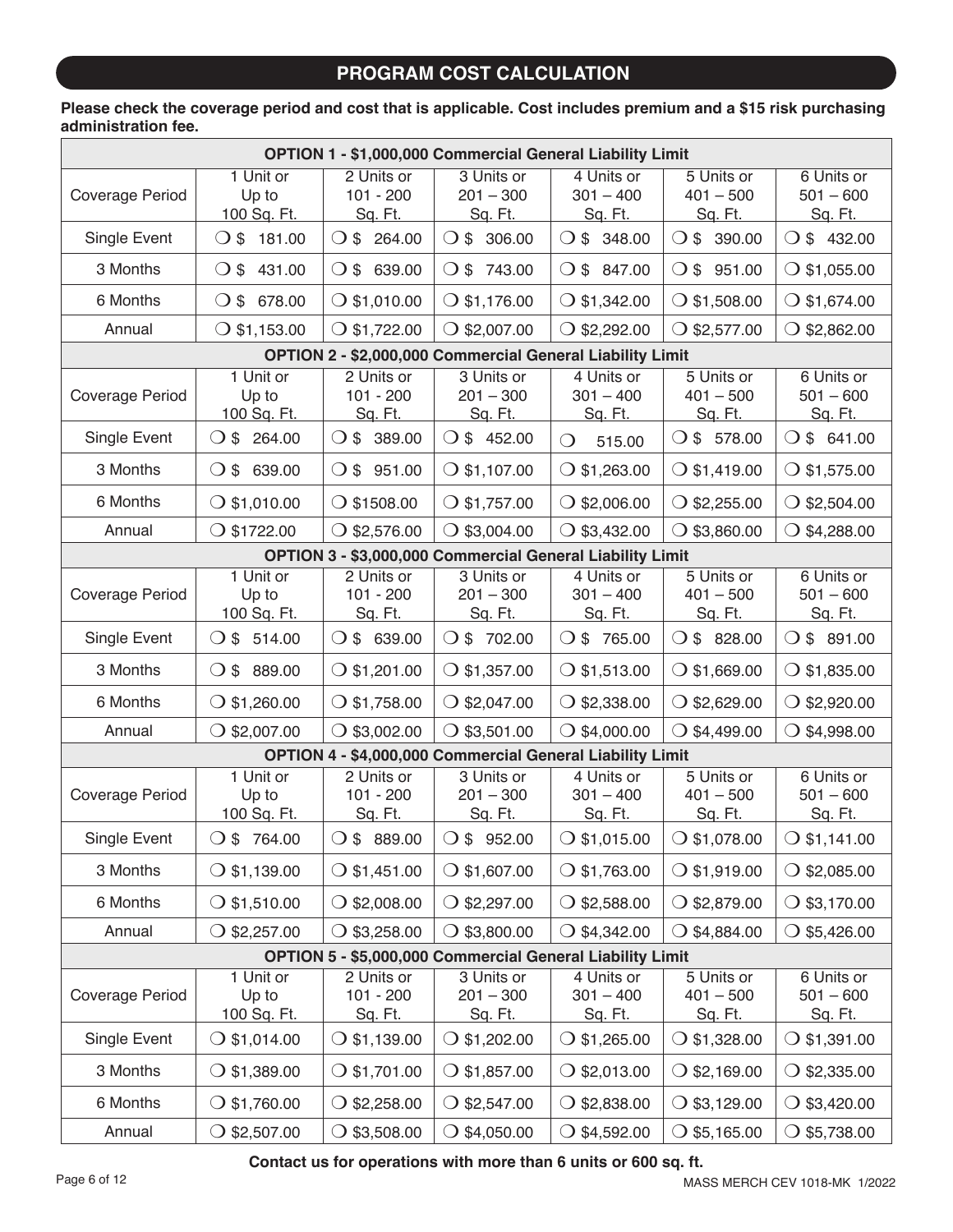# **OPTIONAL COVERAGE PREMIUM CALCULATION**

### **Optional Equipment and Contents Coverage**

**This optional coverage is available only with six month or annual commercial general liability coverage.** TO AVOID A COINSURANCE PENALTY, YOU MUST INSURE 100% OF THE REPLACEMENT COST OF YOUR EQUIPMENT AND CONTENTS FOR ALL OF YOUR LOCATIONS.

### m **Check here and skip this section if you do not want this coverage option**

#### **Step 1: Fill in the values to determine your total replacement cost amount for ALL locations**

| Individually list any items with values over \$5,000                       | <b>Value</b> |
|----------------------------------------------------------------------------|--------------|
|                                                                            |              |
|                                                                            |              |
| Provide values for categories below                                        |              |
| (DO NOT include those values already shown above)                          |              |
| Vendor inventory (such as items held for sale)                             |              |
| Supply inventory (such as equipment, giveaways, paper goods)               |              |
| Trailer equipment, excluding products (such as detachable trailers, signs, |              |
| concession equipment, refrigerators, cooking equipment, supplies)          |              |
| Portable storage units (not permanent structures)                          |              |
| Misc. equipment - please describe: __________                              |              |
| Total replacement value (add all lines above)                              |              |

1. Please describe the building type your equipment is stored in (e.g.: frame or fire resistive warehouse)

| 2. Do you have a security system in place:                                                       | $()$ Yes $()$ No |
|--------------------------------------------------------------------------------------------------|------------------|
| a. If yes, please describe:                                                                      |                  |
| 3. Is any other operations, besides your own, or equipment of others stored in the same facility |                  |
| in which you store your equipment?                                                               | $()$ Yes $()$ No |
|                                                                                                  |                  |

4. Please attach a complete inventory list with values of each item

#### **Step 3: Calculate premium**

(If total calculated premium is less than the minimum premium, the total premium due is the minimum premium)

| <b>Optional Equipment and Contents Premium</b>                                                                                   |  |  |  |                                                                             |  |
|----------------------------------------------------------------------------------------------------------------------------------|--|--|--|-----------------------------------------------------------------------------|--|
| My total replacement value is between \$1 - \$10,000<br>(\$250 deductible will apply)                                            |  |  |  |                                                                             |  |
| $$.03 \times $$ = \$                                                                                                             |  |  |  |                                                                             |  |
| <b>Total Replacement Value</b>                                                                                                   |  |  |  | Equipment and Contents Premium<br>(\$100.00 minimum premium applies)        |  |
| My total replacement value is over \$10,000                                                                                      |  |  |  |                                                                             |  |
| $(\$1,000$ deductible applies to values $\$10,001$ - $\$100,000$ and a $\$2,500$ deductible applies to values over $\$100,000$ ) |  |  |  |                                                                             |  |
| $$.026 \times $$ = \$                                                                                                            |  |  |  |                                                                             |  |
| <b>Total Replacement Value</b>                                                                                                   |  |  |  | <b>Equipment and Contents Premium</b><br>(\$100.00 minimum premium applies) |  |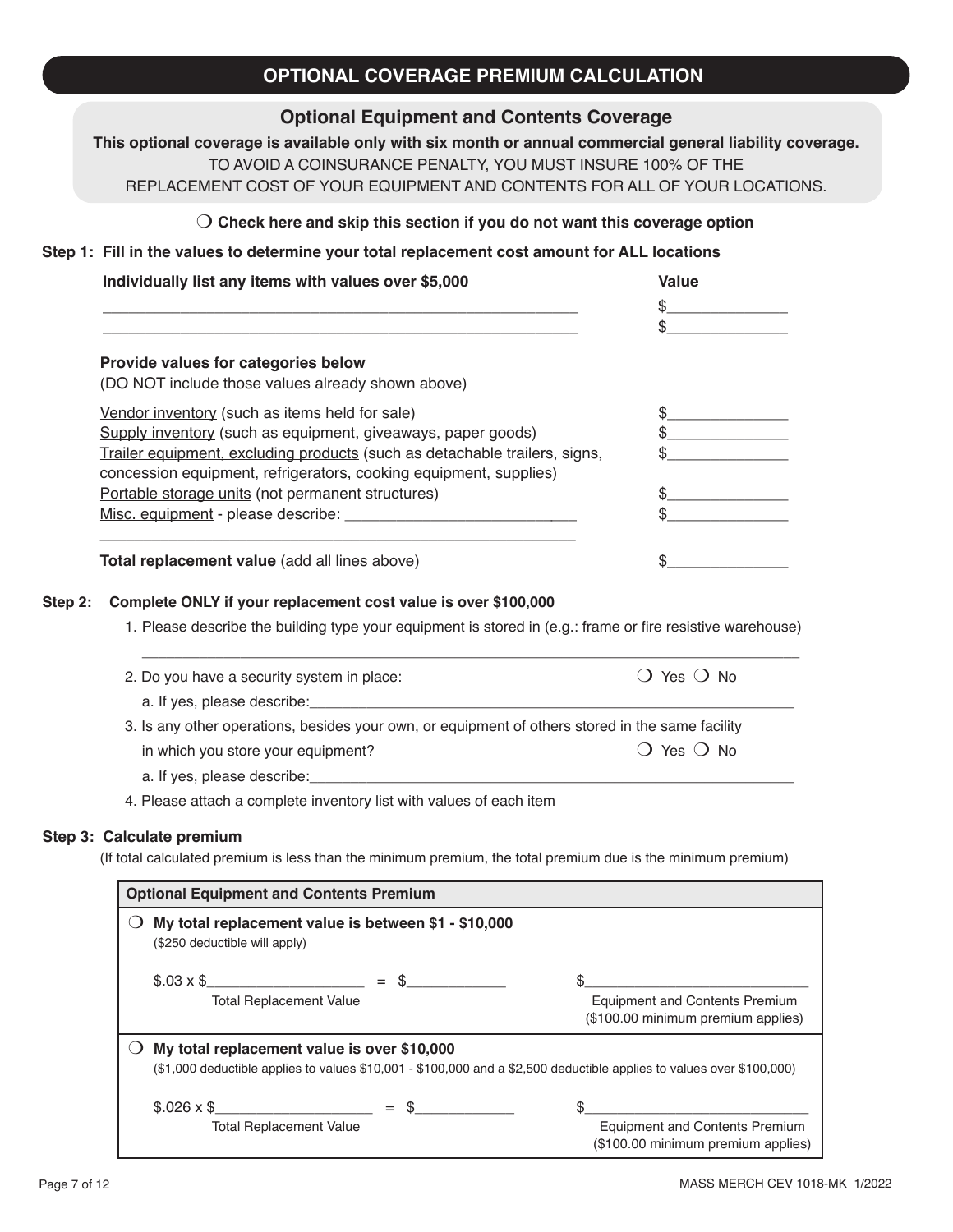| <b>TOTAL COST SUMMARY</b>                          |    |
|----------------------------------------------------|----|
| Program Cost (Required Coverage)                   | \$ |
| Equipment and Contents Premium (Optional Coverage) | \$ |
| <b>Total Cost Due (add lines above)</b>            | \$ |

### **COSTS ARE 100% FULLY EARNED AND NON-REFUNDABLE/NON-TRANSFERRABLE ONCE COVERAGE BEGINS. COVERAGE IS CONTINGENT UPON RECEIPT OF PAYMENT AND A FULLY COMPLETED ENROLLMENT FORM.**

### **NO COVERAGE WILL BE DEEMED IN EFFECT UNTIL THE ACCURATE PAYMENT IS RECEIVED BY THE COMPANY OR THEIR REPRESENTATIVE.**

### **CANCELLATIONS/CHANGES CAN ONLY BE MADE BY THE NAMED INSURED.**

## **COVERAGE EXCLUSIONS**

The following notable exclusions are contained in the commercial general liability coverage provided by this program (note: state variations may apply). Abuse, molestation, or exploitation; Asbestos; Commercial general liability standard exclusions (CG001 4/13 edition); Cap on losses from certified acts of terrorism; Communicable disease; Cyber incident, data compromise, and violation of statutes related to personal data; Employment related practices; Fireworks; Fungi or bacteria; Lead; Nuclear energy; Sexually transmitted disease; Silica or silica-related dust; Specified recreational activities – Aircraft/hot air balloon; Airport: Ownership, operation, maintenance, or use of any airfield or airport facility or premises. This exclusion does not apply to concessionaires, exhibitors, or vendors selling, displaying, demonstrating or promoting their products or services at any airfield or airport facility or premises; Amusement devices: The ownership, operation, maintenance or use of any device or equipment a person rides for enjoyment, including, but not limited to: mechanical or non-mechanical ride, slide, or water slide (including any ski or tow when used in conjunction with a water slide); inflatable recreational device, or vertical device or equipment used for climbing, whether permanently affixed or temporarily erected. This exclusion does not apply to video or computer games or structures that are not designed to bounce on, slide on, ride on or tunnel through; Animals; Bungee; Dunk tank; Haunted attraction; Performer; Rodeo; Saddle animal; Snowmobile; Total pollution with a building heating, cooling & dehumidifying equipment exception and hostile fire exception; Unmanned aircraft; Those operations listed as ineligible: Alcoholic beverages – selling or furnishing; Animals; Any games that involve person-to-person contact; Art exhibits over 10 feet tall or occupying more than 100 square feet (unless reviewed and approved by the program administrator); Auto parts (mechanical); Body piercing or permanent tattooing; Christmas tree retail lots; Contractors (lighting, stage, sound, etc.); Cryogenic chambers/therapy; E-commerce selling; Fire safety equipment; Fireworks sales and displays; Haunted attractions; Hot wax impressions; Leasing/rental operations; Mazes (corn/hay/fence); Medical testing; Motor sports activities; Nutritional or health supplement products (selling); On-site installations, service or repair of products; On-site equipment sales and rental; Oxygen or aromatherapy bars; Paintball equipment/accessories; Photographers (unless for a single event home-based photographer); Protective equipment and apparel; Storefront operations; Tobacco, cannabis or cannabis-related products (including e-cigarettes/vapor products); Toys (for ages 4 and under); Unmanned aircraft systems, Use of and/or sales of weapons (such as: knives, swords, tasers, defense sprays); Vehicles in motion; Watercraft exhibits on water; Weight loss plans or products (selling); Wholesale business operations

**K&K Insurance Group, Inc. • P.O. Box 2338 • Fort Wayne, IN 46801-2338 • 1-800-328-2317 • Fax 1-260-459-5502 Website www.kandkinsurance.com**

K&K Insurance Group, Inc. is a licensed insurance producer in all states (TX license #13924); operating in CA, NY and MI as K&K Insurance Agency (CA license #0334819)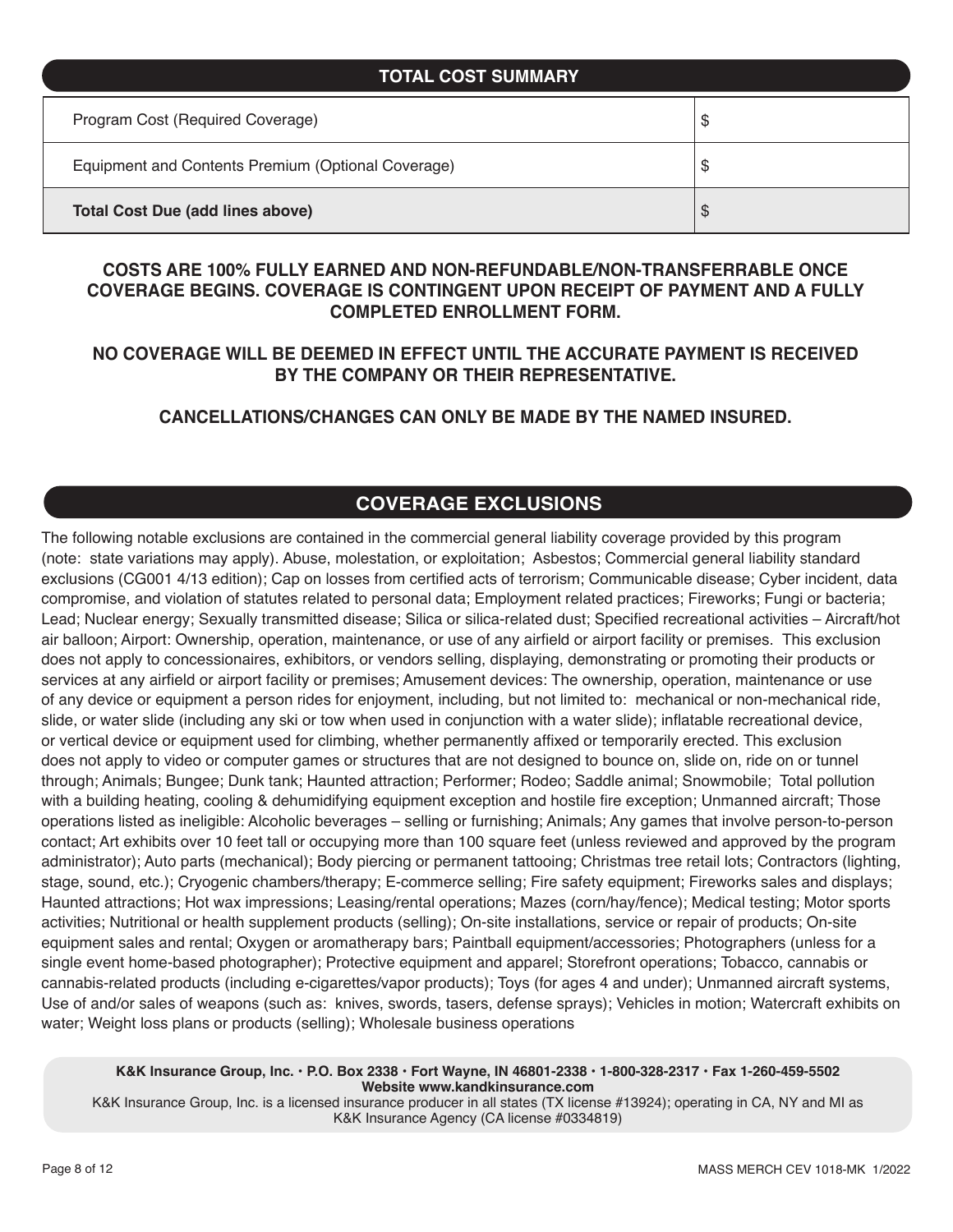### **ATTENTION: AGENTS**

#### **AGENTS: YOU MUST COMPLETE THE AGENT WARRANTY SECTION BELOW. Enrollments cannot be accepted unless this section is completed.**

Please complete the information below.

| Agent/contact name:<br>Agency name: Agency name: |         |          |              |     |  |
|--------------------------------------------------|---------|----------|--------------|-----|--|
| Agency complete mailing address:                 |         |          |              |     |  |
|                                                  | Address | Citv     | <b>State</b> | Zip |  |
|                                                  |         |          |              |     |  |
| Agent/contact e-mail address:                    |         | Tax I.D. |              |     |  |

I represent and warrant as an insurance producer that I currently maintain, and will maintain, all individual, corporate or agency licenses or permits to conduct insurance business in the state coverage for this insured is being written. I further represent and warrant that I currently maintain errors and omissions insurance with a minimum limit of \$1,000,000 for myself, my officers, and employees. If requested by K&K, I will provide K&K with reasonably satisfactory evidence of all of the above mentioned items.

I understand there are no commissions included in this program unless purchased online at www.eventinsurance-kk.com. A fee may be separately charged, subject to state insurance regulations. Fees cannot be included in the payment remitted to us.

I understand that agents do not have authority to issue binders or a certificate of insurance on behalf of this program.

| <b>Agent</b><br>$P^{\prime}$<br>יי ד | - 11<br><br>ะแ⊽ |  |
|--------------------------------------|-----------------|--|
|                                      |                 |  |

# **Electronic Signature Disclosure and Consent PLEASE READ, COMPLETE #9 BELOW, AND SIGN ON PAGE 10**

#### **Electronic Signature Disclosure and Consent**

The Electronic Signatures in Global and National Commerce Act (15 U.S.C. § 7001, et seq.) provides that a signature, contract or other record may not be denied legal effect, validity or enforceability solely because it is in electronic form or because an electronic signature was used in a transaction. K&K Insurance Group (K&K), whether on its own behalf, and/or on behalf of an insurer and/or third parties, may utilize the internet, email, cloud services, digital storage, digital media or similar electronic means to transmit Policy Documents to its clients. This Agreement informs you of your rights when we are delivering and you are receiving such documents from us electronically.

By agreeing to proceed with this transaction, you acknowledge and consent to the following:

- 1. I hereby voluntarily consent to proceeding with this transaction, and all subsequent actions related to this transaction, electronically.
- 2. I understand that further documents relating to this insurance purchased through K&K, including but not limited to correspondence, communications, confirmations, requests for premium payments and policy documents, may, to the extent permitted by law, be transmitted by electronic means to me, including by e-mail sent to the e-mail address I have provided as part of this transaction and/or my on-line registration. I consent to such documents being provided to me electronically.
- 3. Notwithstanding paragraph 2, any notice of cancellation shall be sent to me by mailing to the address I have provided as part of my registration and/or application for insurance, or to such other address for which I have provided notice pursuant to the terms of the policy.
- 4. Any change or revision to the e-mail address or other electronic contact information which I have provided as part of this transaction and/or my on-line registration process shall be requested by me by faxing, emailing or by mailing a written notice to: K&K Insurance; 1712 Magnavox Way; Fort Wayne, IN 46804.
- 5. I understand that I have the right to obtain a paper copy of any electronic record provided to me pursuant to this transaction or any subsequent transaction involving my coverage by mailing a written request to the address provided in paragraph 4.
- 6. In order to access the electronic records provided, the following hardware and software are required: (a) a personal computer or other device through which Internet access is available, (b) an Internet connection, (c) an e-mail account with an Internet service provider, and (d) Adobe Acrobat Reader.
- 7. I understand that I have the right and option to withdraw my consent to the receipt of further electronic documents at any time by faxing, emailing or mailing a written request to the address provided in paragraph 4. By withdrawing my consent to electronic delivery of documents I understand that I will receive a paper copy of future policy documentation.
- 8. Information relating to this transaction is subject to the terms of our privacy statement, a copy of which is provided at www.kandkinsurance.com.
- 9. DOCUMENT DELIVERY. After this enrollment form is approved, you will receive a certificate of insurance showing evidence that coverage has been bound. When submitted through an insurance agent or broker, this coverage document will only be delivered to them. Additional certificate requests will be issued to the same person. Providing an email address in this application will be deemed consent to us to deliver documents and communication to you electronically.

If you **DO NOT** want to be emailed please check here and select your preferred method of document delivery.  $\bigcirc$ 

| . | attn |
|---|------|
|   | attr |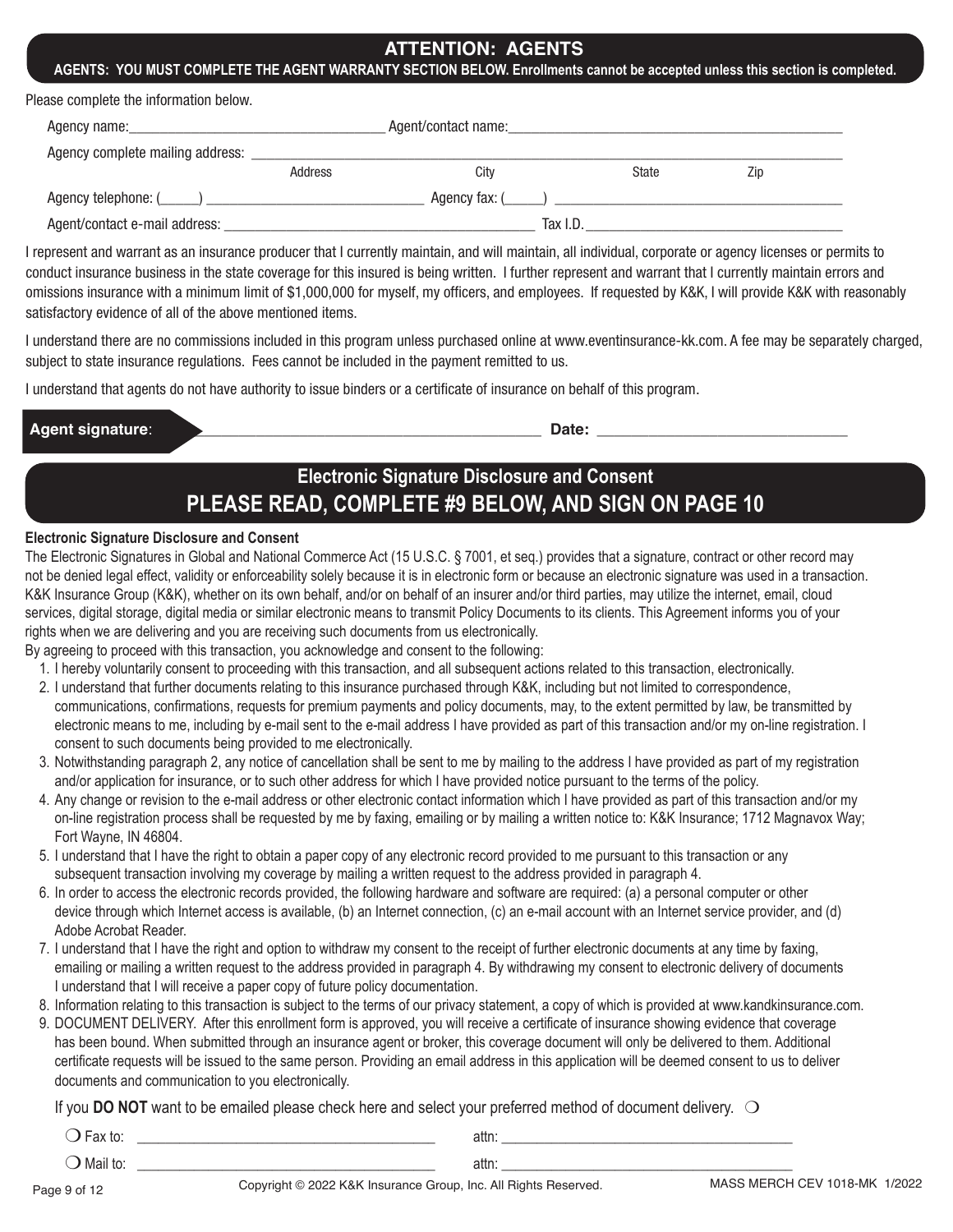### **COMPENSATION AND REPRESENTATION STATEMENT**

**Compensation and Other Disclosure Information:** K&K Insurance Group, Inc. ("K&K") is an insurance producer licensed in your state. Insurance producers are authorized by their license to confer with insurance purchasers about the benefits, terms and conditions of insurance contracts; to offer advice concerning the substantive benefits of particular insurance contracts; to sell insurance; and to obtain insurance for purchasers. The role of the producer in any particular transaction involves one or more of these activities. Compensation will be paid to the producer, based on the insurance contract the producer sells. Depending on the insurer(s) and insurance contract(s) the purchaser selects, compensation will be paid by the insurer(s) selling the insurance contract or by another third party. Such compensation may vary depending on a number of factors, including the insurance contract(s) and the insurer(s) the purchaser selects. In addition, K&K may charge a fee for administrative services. Your signature on your application, quote form, check, credit card and/or other authorization for payment of your premium, will be deemed to signify your consent to and acceptance of the terms and conditions including the compensation, as disclosed above, that is to be received by K&K. The insurance purchaser may obtain information about compensation expected to be received by the producer based in whole or in part on the sale of insurance to the purchaser, and compensation expected to be received based in whole or in part of any alternative quotes presented to the purchaser by the producer, by emailing a written request to warranty@kandkinsurance.com.

In addition, premiums paid by clients to K&K for remittance to insurers, client refunds and claim payments paid to K&K by insurance companies for remittance to clients are deposited into fiduciary accounts in accordance with applicable insurance laws until they are due to be paid to the insurance company or Client. Subject to such laws and the applicable insurance company's consent, where required, K&K will retain the interest or investment income earned while such funds are on deposit in such accounts.

In placing, renewing, consulting on or servicing your insurance coverages K&K and its affiliates may participate in contingent commission arrangements with insurance companies that provide for additional contingent compensation, if, for example, certain underwriting, profitability, volume or retention goals are achieved. Such goals are typically based on the total amount of certain insurance coverages placed by K&K with the insurance company or the overall performance of the policies placed with that insurance company, not on an individual policy basis. As a result, K&K may be considered to have an incentive to place your insurance coverages with a particular insurance company. Where K&K participates in contingent commission arrangements with insurance companies, K&K may be entitled to additional commission in the range of 0 to 5% depending upon whether and when specified thresholds are achieved.

Our liability to you, in total, for the duration of our business relationship for any and all damages, costs, and expenses (including but not limited to attorneys' fees), whether based on contract, tort (including negligence), or otherwise, in connection with or related to our services (including a failure to provide a service) that we provide in total shall be limited to the lesser of \$2,500,000 or the singular annual limit of the policy of insurance procured by us on your behalf from which your damages arise.

This liability limitation applies to you, our client, and extends to our client's parent(s), affiliates, subsidiaries, and their respective directors, officers, employees and agents (each a "Client Group Member" of the "Client Group") wherever located that seek to assert claims against K&K, and its parent(s), affiliates, subsidiaries and their respective directors, officers, employees and agents (each an "K&K Group Member" of the "K&K Group"). Nothing in this liability limitation section implies that any K&K Group Member owes or accepts any duty or responsibility to any Client Group Member.

If you or any of your Group Members asserts any claims or makes any demands against us or any K&K Group Member for a total amount in excess of this liability limitation, then you agree to indemnify K&K for any and all liabilities, costs, damages and expenses, including attorneys' fees, incurred by K&K or any K&K Group Member that exceeds this liability limitation.

Aon Corporation, our ultimate parent company, and its affiliates have from time to time sponsored and invested in insurance and reinsurance companies. While we generally undertake such activities with a view to creating an orderly flow of capacity for our clients, we also seek an appropriate return on our investment. These investments, for which Aon is generally at-risk for potential price loss, typically are small and range from fixed-income to common stock transactions. In such case, the gains or losses we make through your investments could potentially be linked, in part, to the results of treaties or policies transacted with you. Please visit the Aon website at http://www.aon.com/market\_relationships for a current listing of insurance and reinsurance carriers in which Aon Corporate and its affiliates hold any ownership interest.

### **Representation Statement**

The undersigned authorized officer of the applicant declares that the statements set forth herein are true to the best of his or her knowledge. The undersigned authorized officer agrees that if the information supplied on the application changes between the date of the application and the effective date of the insurance, he/she (undersigned) will immediately notify the insurer of such changes, and the insurer may withdraw or modify any outstanding quotations and/or authorization or agreement to bind the insurance. Signing of this application does not bind the applicant to the insurer to complete the insurance.

I am aware that accurate reporting is required for premium calculation and that my books and records, as they relate to this coverage, may be examined or audited by the company at any time during the coverage period and up to three years thereafter. I acknowledge that intentional misrepresentation or misreporting may jeopardize coverage and that the company reserves the right to decline/void any ineligible coverage.

I further acknowledge that, I have reviewed all information provided with this enrollment form and understand the exclusions which apply, as well as the activities and operations for which coverage is not provided.

### **Applicant name** (from page 4): \_\_\_\_\_\_\_ **Applicant or agent signature:\_\_\_\_\_\_\_\_\_\_\_\_\_\_\_\_\_\_\_\_\_\_\_\_\_\_\_\_\_\_\_\_\_\_\_\_\_\_\_\_\_\_\_ Date:** \_\_\_\_\_\_\_\_\_\_\_\_\_\_\_\_\_\_\_\_\_\_\_\_\_\_\_\_\_\_\_\_\_\_\_\_\_\_\_\_\_ **Printed name**: \_\_\_\_\_\_\_\_\_\_\_\_\_\_\_\_\_\_\_\_\_\_\_\_\_\_\_\_\_\_\_\_\_\_\_\_\_\_\_\_\_\_\_\_\_\_\_\_\_ **Title:** \_\_\_\_\_\_\_\_\_\_\_\_\_\_\_\_\_\_\_\_\_\_\_\_\_\_\_\_\_\_\_\_\_\_\_\_\_\_\_\_\_\_\_\_\_\_\_\_

**If an agent:** Check here to acknowledge you are signing on behalf of the named insured  $\bigcirc$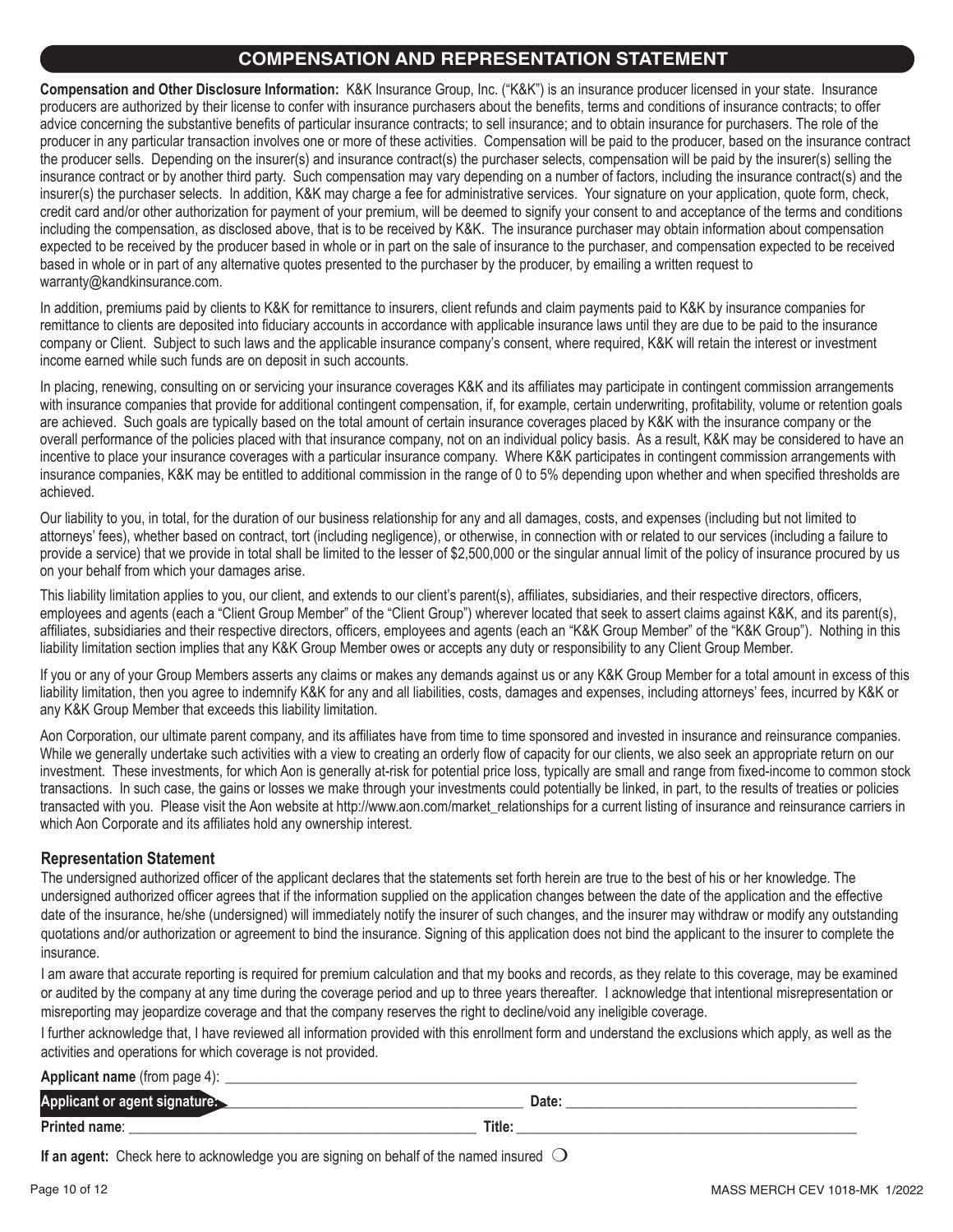### **IMPORTANT INFORMATION. PLEASE READ.**

### **Fair Credit Report Act Notice**

Personal information about you, including information from a credit or other investigative report, may be collected from persons other than you in connection with this application for insurance and subsequent amendments and renewals. Such information as well as other personal and privileged information collected by us or our agents may in certain circumstances be disclosed to third parties without your authorization. Credit scoring information may be used to help determine either your eligibility for insurance or the premium you will be charged. We may use a third party in connection with the development of your score. You have the right to review your personal information in our files and can request correction of any inaccuracies. A more detailed description of your rights and our practices regarding such information is available upon request. Contact your agent or broker for instructions on how to submit a request to us

### **Fraud Warning**

**Applicable in AL, AR, DC, LA, MD, NM, RI and WV:** Any person who knowingly (or willfully)\* presents a false or fraudulent claim for payment of a loss or benefit or knowingly (or willfully)\* presents false information in an application for insurance is guilty of a crime and may be subject to fines and confinement in prison. \*Applies in MD only.

**Applicable in CO:** It is unlawful to knowingly provide false, incomplete, or misleading facts or information to an insurance company for the purpose of defrauding or attempting to defraud the company. Penalties may include imprisonment, fines, denial of insurance and civil damages. Any insurance company or agent of an insurance company who knowingly provides false, incomplete, or misleading facts or information to a policyholder or claimant for the purpose of defrauding or attempting to defraud the policyholder or claimant with regard to a settlement or award payable from insurance proceeds shall be reported to the Colorado Division of Insurance within the Department of Regulatory Agencies.

**Applicable in FL and OK:** Any person who knowingly and with intent to injure, defraud, or deceive any insurer files a statement of claim or an application containing any false, incomplete, or misleading information is guilty of a felony (of the third degree)\*. \*Applies in FL only.

**Applicable in KS:** Any person who, knowingly and with intent to defraud, presents, causes to be presented or prepares with knowledge or belief that it will be presented to or by an insurer, purported insurer, broker or any agent thereof, any written, electronic, electronic impulse, facsimile, magnetic, oral, or telephonic communication or statement as part of, or in support of, an application for the issuance of, or the rating of an insurance policy for personal or commercial insurance, or a claim for payment or other benefit pursuant to an insurance policy for commercial or personal insurance which such person knows to contain materially false information concerning any fact material thereto; or conceals, for the purpose of misleading, information concerning any fact material thereto commits a fraudulent insurance act.

**Applicable in KY, NY, OH and PA:** Any person who knowingly and with intent to defraud any insurance company or other person files an application for insurance or statement of claim containing any materially false information or conceals for the purpose of misleading, information concerning any fact material thereto commits a fraudulent insurance act, which is a crime and subjects such person to criminal and civil penalties (not to exceed five thousand dollars and the stated value of the claim for each such violation)\*. \*Applies in NY only.

**Applicable in ME, TN, VA and WA:** It is a crime to knowingly provide false, incomplete or misleading information to an insurance company for the purpose of defrauding the company. Penalties (may)\* include imprisonment, fines and denial of insurance benefits. \*Applies in ME only.

**Applicable in MN:** A person who files a claim with intent to defraud or helps commit a fraud against an insurer is guilty of a crime.

**Applicable in NJ:** Any person who includes any false or misleading information on an application for an insurance policy is subject to criminal and civil penalties.

**Applicable in OR:** Any person who knowingly and with intent to defraud or solicit another to defraud the insurer by submitting an application containing a false statement as to any material fact may be violating state law.

**Applicable in VT:** Any person who knowingly presents a false statement in an application for insurance may be guilty of a criminal offense and subject to penalties under state law.

Applicable in all other states: Any person who knowingly and with intent to defraud any insurance company or other person files an application for insurance or statement of claim containing any materially false information or conceals for the purpose of misleading, information concerning any fact material thereto commits a fraudulent insurance act, which is a crime and subjects such person to criminal and civil penalties.